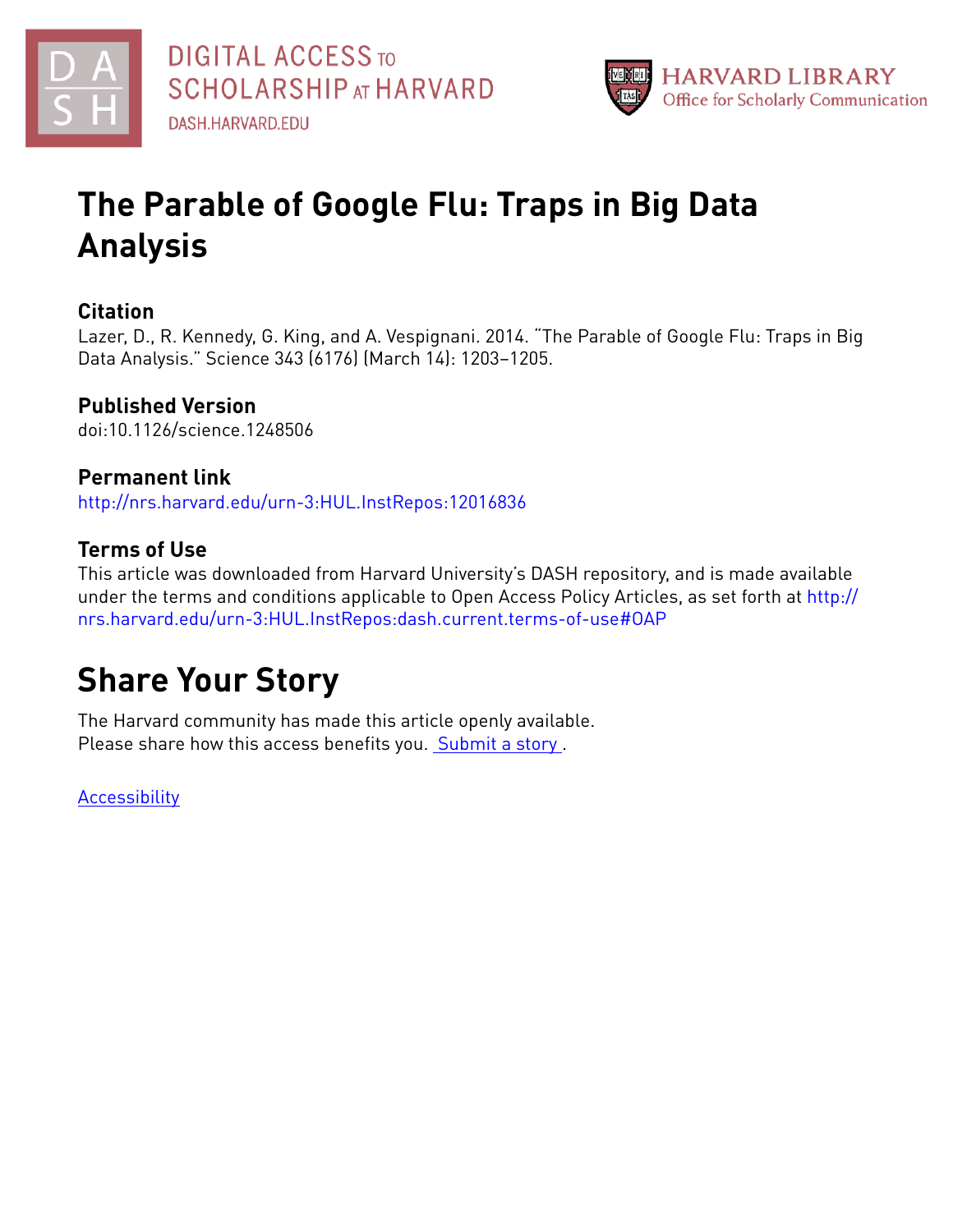## **The Parable of Google Flu: Traps in Big Data Analysis**

**David Lazer, 1,2\* Ryan Kennedy, 1,3,4 Gary King, <sup>3</sup> Alessandro Vespignani<sup>5</sup>**

<sup>&</sup>lt;sup>1</sup>Lazer Laboratory, Northeastern University, Boston, MA 02115, USA. <sup>2</sup>Harvard Kennedy School, Harvard University, Cambridge, MA 02138, USA. <sup>3</sup>Institute for Quantitative Social Science, Harvard University, Cambridge, MA for the Modeling of Biological and Sociotechnical Systems, Northeastern University, Boston, MA 02115, USA. \*Corresponding author. E-mail[: d.lazer@neu.edu.](mailto:d.lazer@neu.edu)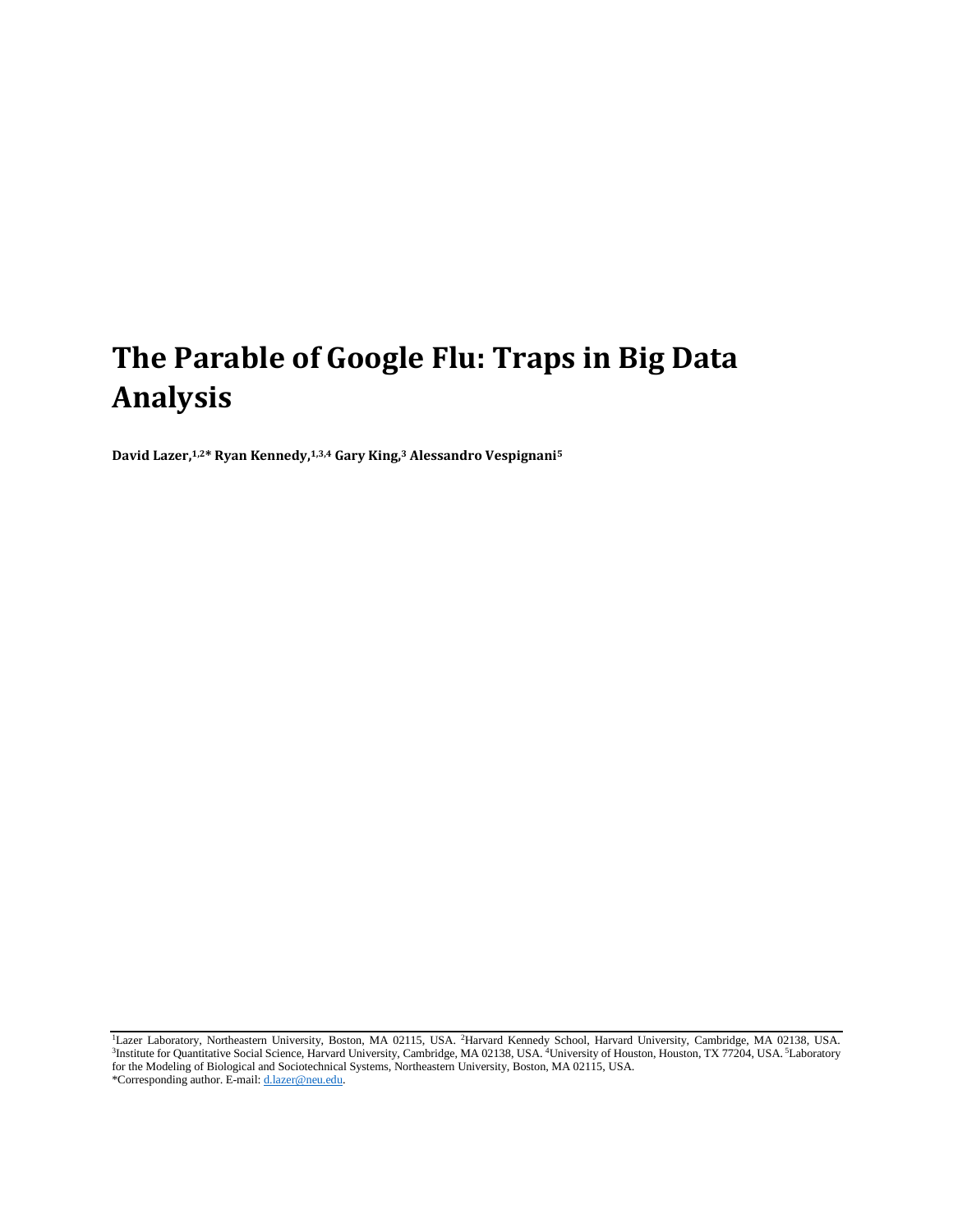In February 2013, Google Flu Trends (GFT) made headlines but not for a reason that Google executives or the creators of the flu tracking system would have hoped. *Nature* reported that GFT was predicting more than double the proportion of doctor visits for influenza-like illness (ILI) than the Centers for Disease Control and Prevention (CDC), which bases its estimates on surveillance reports from laboratories across the United States (*1*, *2*). This happened despite the fact that GFT was built to predict CDC reports. Given that GFT is often held up as an exemplary use of big data (*3*, *4*), what lessons can we draw from this error?

The problems we identify are not limited to GFT. Research on whether search or social media can predict *x* has become commonplace  $(5-7)$  and is often put in sharp contrast with traditional methods and hypotheses. Although these studies have shown the value of these data, we are far from a place where they can supplant more traditional methods or theories (*8*). We explore two issues that contributed to GFT's mistakes, big data hubris and algorithm dynamics, and offer lessons for moving forward in the big data age.

### **Big Data Hubris**

"Big data hubris" is the often implicit assumption that big data are a substitute for, rather than a supplement to, traditional data collection and analysis. We have asserted that there are enormous scientific possibilities in big data (*9*–*11*). However, quantity of data does not mean that one can ignore foundational issues of measurement, construct validity and reliability, and dependencies among data (12). The core challenge is that most big data that have received popular attention are not the output of instruments designed to produce valid and reliable data amenable for scientific analysis.

The initial version of GFT was a particularly problematic marriage of big and small data. Essentially, the methodology was to find the best matches among 50 million search terms to fit 1152 data points (*13*). The odds of finding search terms that match the propensity of the flu but are structurally unrelated, and so do not predict the future, were quite high. GFT developers, in fact, report weeding out seasonal search terms unrelated to the flu but strongly correlated to the CDC data, such as those regarding high school basketball (*13*). This should have been a warning that the big data were overfitting the small number of cases, a standard concern in data analysis.

This ad hoc method of throwing out peculiar search terms failed when GFT completely missed the nonseasonal 2009 influenza A–H1N1 pandemic (*2*, *14*). In short, the initial version of GFT was part flu detector, part winter detector. GFT engineers updated the algorithm in 2009, and this model has run ever since, with a few changes announced in October 2013 (*11*, *15*).

Although not widely reported until 2013, the new GFT has been persistently overestimating flu prevalence for a much longer time. GFT also missed by a very large margin in the 2011–2012 flu season and has missed high for 100 out of 108 weeks starting with August 2011 (see the chart) (Fig. 1). These errors are not randomly distributed. For example, last week's errors predict this week's errors (temporal autocorrelation), and the direction and magnitude of error varies with the time of year (seasonality). These patterns mean that GFT overlooks considerable information that could be extracted by traditional statistical methods.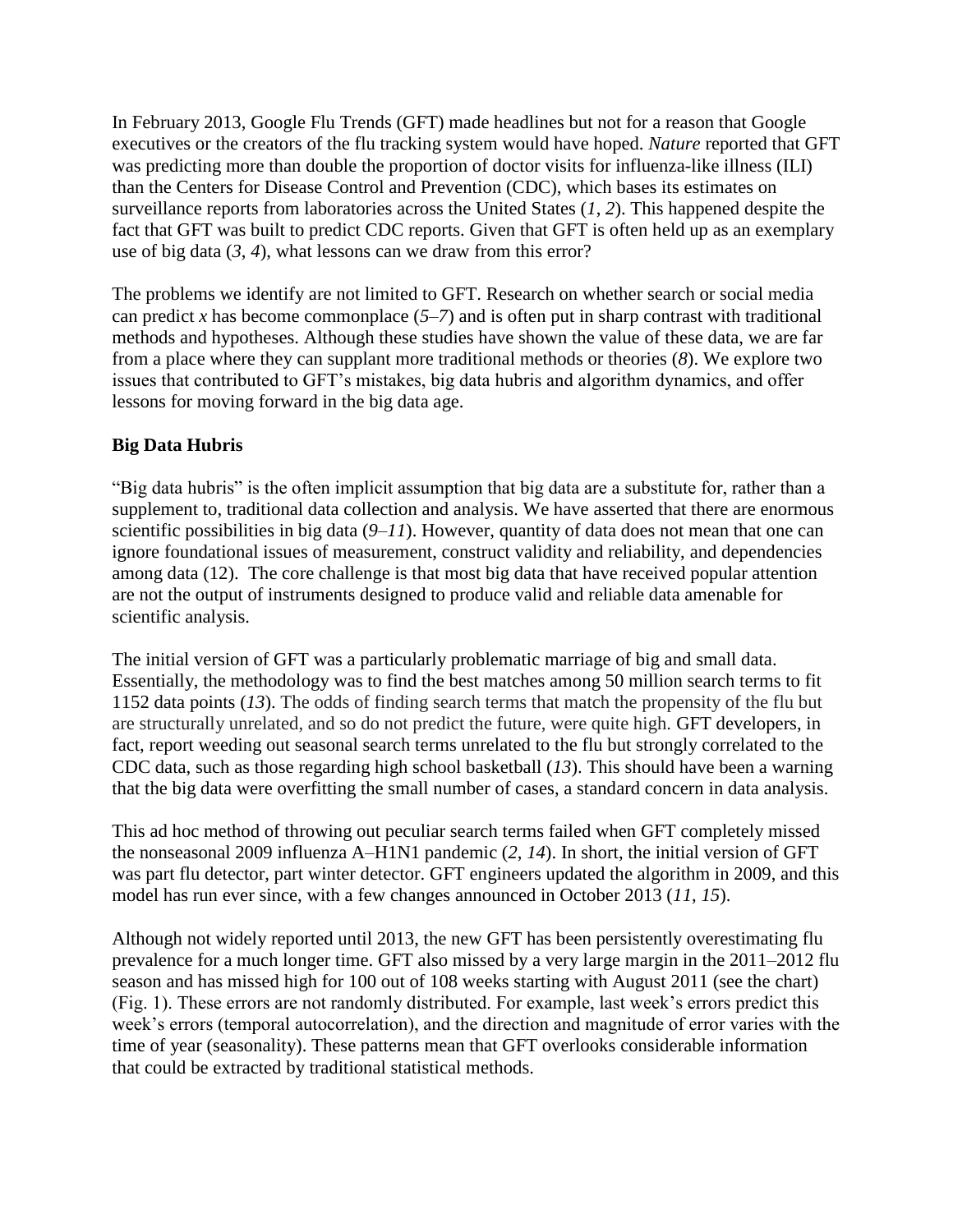Even after GFT was updated in 2009, the comparative value of the algorithm as a stand-alone flu monitor is questionable. A study in 2010 demonstrated that GFT accuracy was not much better than a fairly simple projection forward using already available (typically on a 2-week lag) CDC data (*4*). The comparison has become even worse since that time, with lagged models significantly outperforming GFT (see the chart). Even 3-week-old CDC data do a better job of projecting current flu prevalence than GFT [see supplementary materials (SM)].

Considering the large number of approaches that provide inference on influenza activity (*16*–*19*), does this mean that the current version of GFT is not useful? No, greater value can be obtained by combining GFT with other near–real time health data (*2*, *20*). For example, by combining GFT and lagged CDC data, as well as dynamically recalibrating GFT, we can substantially improve on the performance of GFT or the CDC alone (see the chart). This is no substitute for ongoing evaluation and improvement, but, by incorporating this information, GFT could have largely healed itself and would have likely remained out of the headlines.

### **Algorithm Dynamics**

All empirical research stands on a foundation of measurement. Is the instrumentation actually capturing the theoretical construct of interest? Is measurement stable and comparable across cases and over time? Are measurement errors systematic? At a minimum, it is quite likely that GFT was an unstable reflection of the prevalence of the flu because of algorithm dynamics affecting Google's search algorithm. Algorithm dynamics are the changes made by engineers to improve the commercial service and by consumers in using that service. Several changes in Google's search algorithm and user behavior likely affected GFT's tracking. The most common explanation for GFT's error is a media-stoked panic last flu season (*1*, *15*). Although this may have been a factor, it cannot explain why GFT has been missing high by wide margins for more than 2 years. The 2009 version of GFT has weathered other media panics related to the flu, including the 2005–2006 influenza A/H5N1 ("bird flu") outbreak and the 2009 A/H1N1 ("swine flu") pandemic. A more likely culprit is changes made by Google's search algorithm itself.

The Google search algorithm is not a static entity—the company is constantly testing and improving search. For example, the official Google search blog reported 86 changes in June and July 2012 alone (SM). Search patterns are the result of thousands of decisions made by the company's programmers in various subunits and by millions of consumers worldwide.

There are multiple challenges to replicating GFT's original algorithm. GFT has never documented the 45 search terms used, and the examples that have been released appear misleading (*14*) (SM). Google does provide a service, Google Correlate, which allows the user to identify search data that correlate with a given time series; however, it is limited to national level data, whereas GFT was developed using correlations at the regional level (*13*). The service also fails to return any of the sample search terms reported in GFT-related publications (*13*, *14*).

Nonetheless, using Google Correlate to compare correlated search terms for the GFT time series to those returned by the CDC's data revealed some interesting differences. In particular, searches for treatments for the flu and searches for information on differentiating the cold from the flu track closely with GFT's errors (SM). This points to the possibility that the explanation for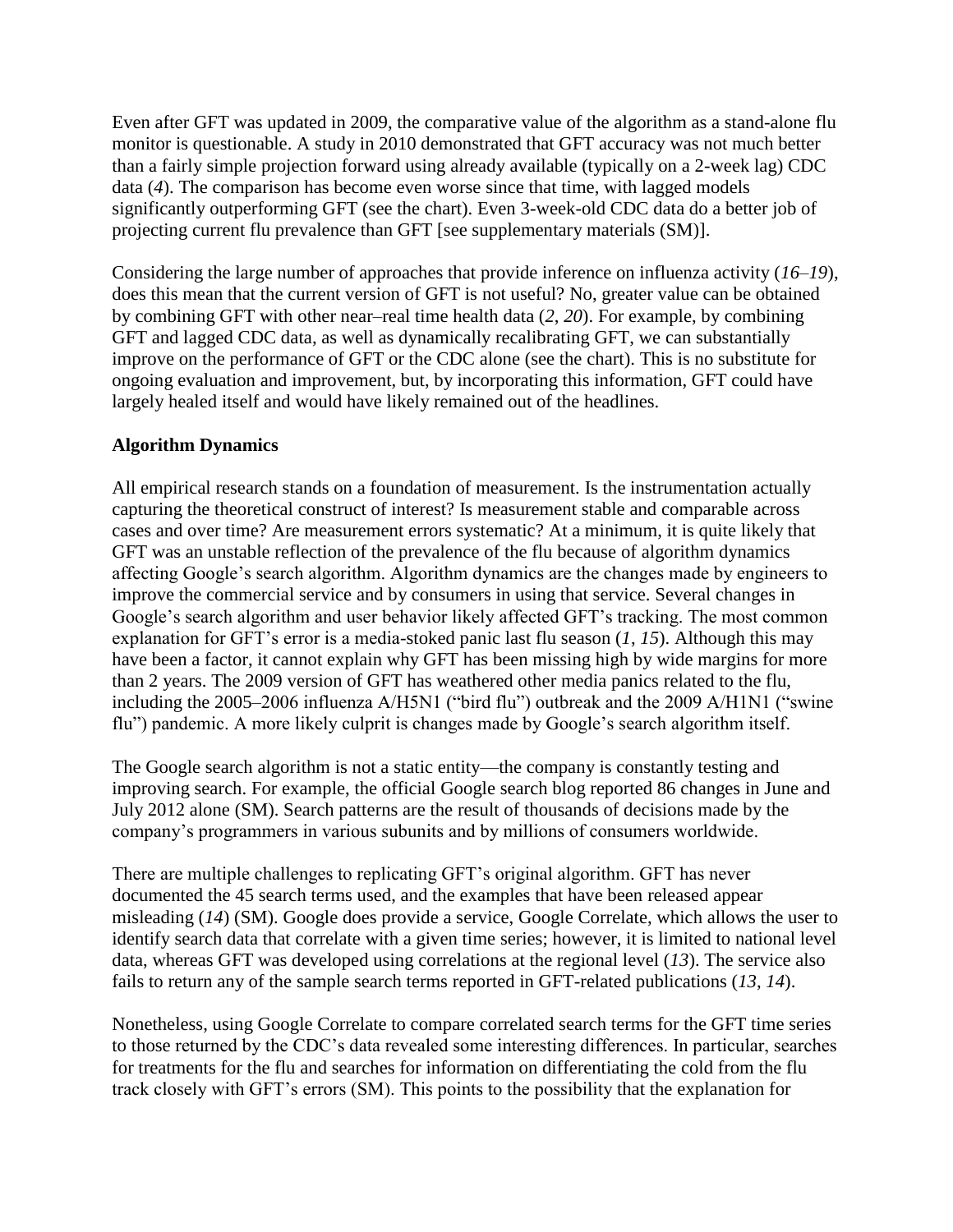changes in relative search behavior is "blue team" dynamics—where the algorithm producing the data (and thus user utilization) has been modified by the service provider in accordance with their business model. Google reported in June 2011 that it had modified its search results to provide suggested additional search terms and reported again in February 2012 that it was now returning potential diagnoses for searches including physical symptoms like "fever" and "cough" (*21*, *22*). The former recommends searching for treatments of the flu in response to general flu inquiries, and the latter may explain the increase in some searches to distinguish the flu from the common cold. We document several other changes that may have affected GFT (SM).

In improving its service to customers, Google is also changing the data-generating process. Modifications to the search algorithm are presumably implemented so as to support Google's business model—for example, in part, by providing users useful information quickly and, in part, to promote more advertising revenue. Recommended searches, usually based on what others have searched, will increase the relative magnitude of certain searches. Because GFT uses the relative prevalence of search terms in its model, improvements in the search algorithm can adversely affect GFT's estimates. Oddly, GFT bakes in an assumption that relative search volume for certain terms is statically related to external events, but search behavior is not just exogenously determined, it is also endogenously cultivated by the service provider.

Blue team issues are not limited to Google. Platforms such as Twitter and Facebook are always being re-engineered, and whether studies conducted even a year ago on data collected from these platforms can be replicated in later or earlier periods is an open question.

Although it does not appear to be an issue in GFT, scholars should also be aware of the potential for "red team" attacks on the systems we monitor. Red team dynamics occur when research subjects (in this case Web searchers) attempt to manipulate the data-generating process to meet their own goals, such as economic or political gain. Twitter polling is a clear example of these tactics. Campaigns and companies, aware that news media are monitoring Twitter, have used numerous tactics to make sure their candidate or product is trending (*23*, *24*).

Similar use has been made of Twitter and Facebook to spread rumors about stock prices and markets. Ironically, the more successful we become at monitoring the behavior of people using these open sources of information, the more tempting it will be to manipulate those signals.

#### **Transparency, Granularity, and All-Data**

The GFT parable is important as a case study where we can learn critical lessons as we move forward in the age of big data analysis.

*Transparency and Replicability.* Replication is a growing concern across the academy. The supporting materials for the GFT-related papers did not meet emerging community standards. Neither core search terms were identified nor larger search corpus provided. It is impossible for Google to make its full arsenal of data available to outsiders, nor would it be ethically acceptable, given privacy issues. However, there is no such constraint regarding the derivative, aggregated data. Even if one had access to all of Google's data, it would be impossible to replicate the analyses of the original paper from the information provided regarding the analysis.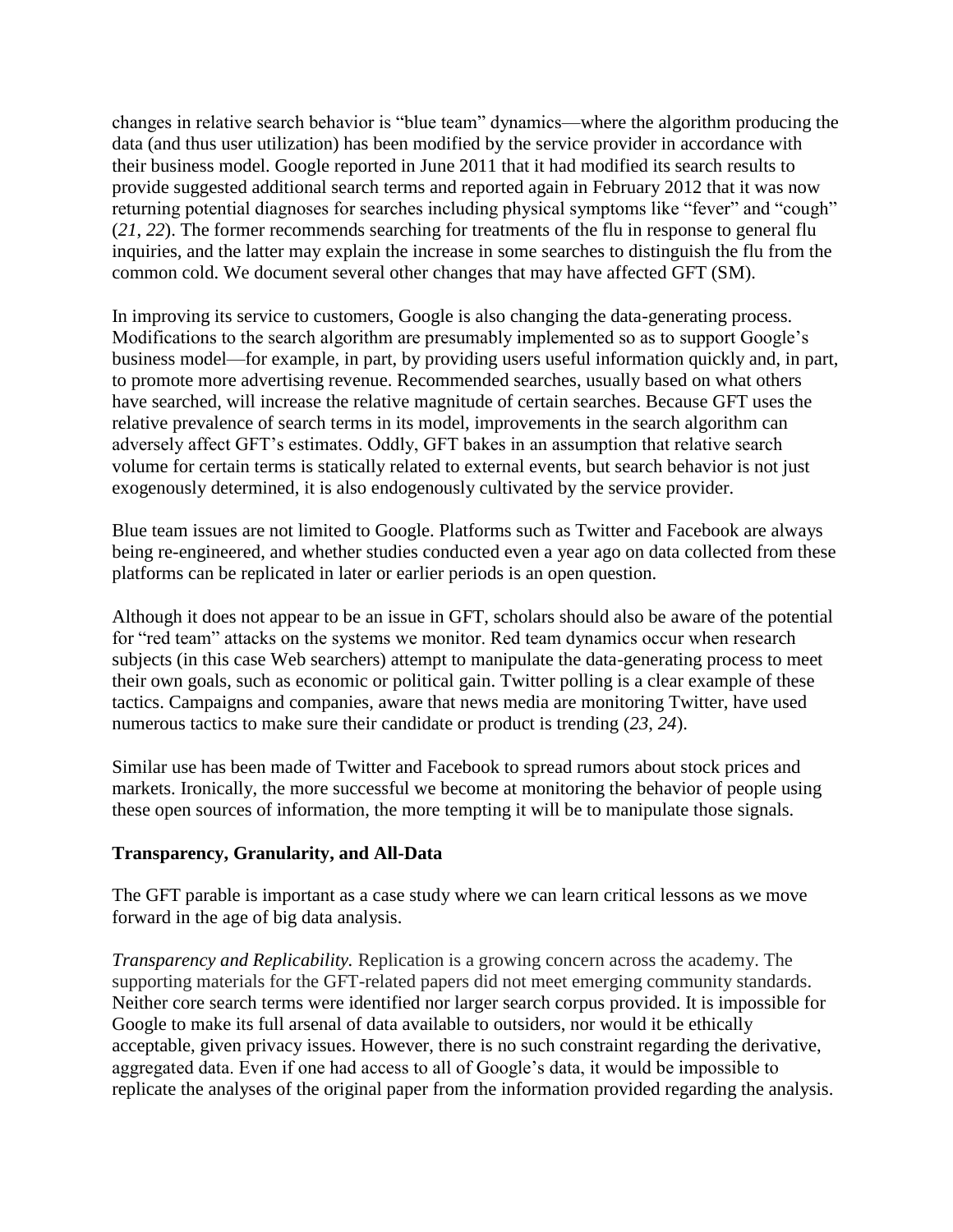Although it is laudable that Google developed Google Correlate ostensibly from the concept used for GFT, the public technology cannot be utilized to replicate their findings. Clicking the link entitled "match the pattern of actual flu activity (this is how we built Google Flu Trends!)" will not, ironically, produce a replication of the GFT search terms (*14*). Oddly, the few search terms offered in the papers (*14*) do not seem to be strongly related with either GFT or the CDC data (SM)—we surmise that the authors felt an unarticulated need to cloak the actual search terms identified.

What is at stake is twofold. First, science is a cumulative endeavor, and to stand on the shoulders of giants requires that scientists be able to continually assess work on which they are building (*25*). Second, accumulation of knowledge requires fuel in the form of data. There is a network of researchers waiting to improve the value of big data projects and to squeeze more actionable information out of these types of data. The initial vision regarding GFT—that producing a more accurate picture of the current prevalence of contagious diseases might allow for life-saving interventions—is fundamentally correct, and all analyses suggest that there is indeed valuable signal to be extracted.

Google is a business, but it also holds in trust data on the desires, thoughts, and the connections of humanity. Making money "without doing evil" (paraphrasing Google's motto) is not enough when it is feasible to do so much good. It is also incumbent upon academia to build institutional models to facilitate collaborations with such big data projects—something that is too often missing now in universities (*26*).

*Use Big Data to Understand the Unknown.* Because a simple lagged model for flu prevalence will perform so well, there is little room for improvement on the CDC data for model projections [this does not apply to other methods to directly measure flu prevalence, e.g. (*20*, *27*, *28*)]. If you are 90% of the way there, at most you can gain that last 10%. What is more valuable is to understand the prevalence of flu at very local levels, which is not practical for the CDC to widely produce, but which, in principle, more finely granular measures of GFT could provide. Such a finely granular view, in turn, would provide powerful input into generative models of flu propagation and more accurate prediction of the flu months ahead of time (*29*–*33*).

*Study the Algorithm.* Twitter, Facebook, Google and the Internet more generally are constantly changing because of the actions of millions of engineers and consumers. Researchers need a better understanding of how these changes occur over time. Scientists need to replicate findings using these data sources across time and using other data sources to ensure that they are observing robust patterns and not evanescent trends. For example, it is eminently feasible to do controlled experiments with Google, e.g., looking at how Google search results will differ based on location and past searches (*34*). More generally, studying the evolution of socio-technical systems embedded in our societies is intrinsically important and worthy of study. The algorithms underlying Google, Twitter, and Facebook help determine what we find out about our health, politics, and friends.

*It's Not Just About Size of the Data.* There is a tendency for big data research and more traditional applied statistics to live in two different realms—aware of each other's existence but generally not very trusting of each other. Big data offer enormous possibilities for new insights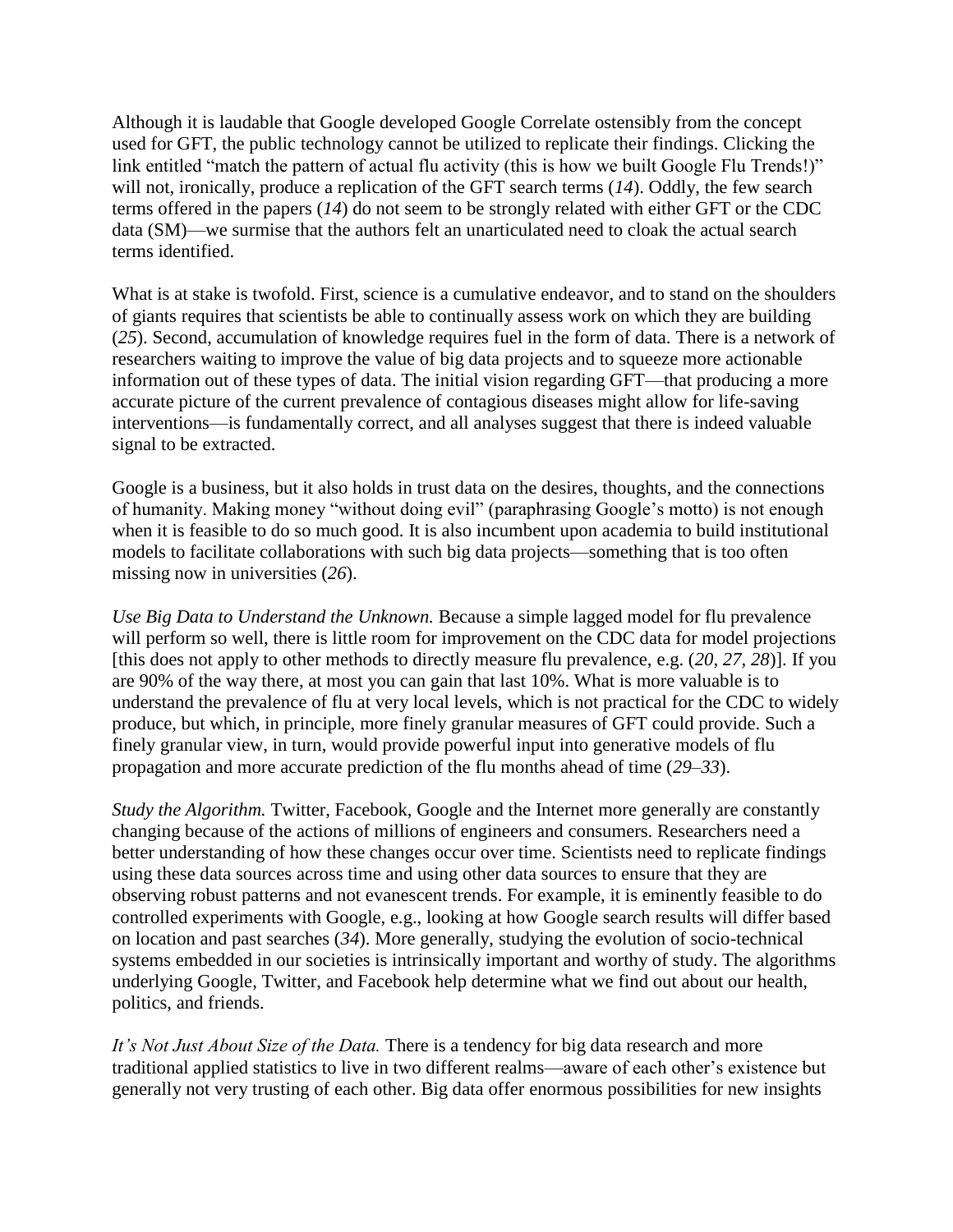(especially around networks, spatial and temporal dynamics), for understanding human systems at the systemic level, and for detecting interactions and nonlinearities in relations among variables. We contend that these are the most exciting frontiers in studying human behavior.

However, traditional "small data" often offer information that is not contained (or containable) in big data, and the very factors that have enabled big data are enabling more traditional data collection. The Internet has opened the way for improving standard surveys, experiments, and health reporting (*35*). Instead of focusing on a "big data revolution," perhaps it is time we were focused on an "all data revolution," where we recognize that the critical change in the world has been innovative analytics, using data from all traditional and new sources, and providing a deeper, clearer understanding of our world.

### **References and Notes**

- 1. D. Butler, *Nature* **494**, 155 (2013).
- 2. D. R. Olson *et al*., *PLOS Comput. Biol.* **9**, e1003256 (2013).
- 3. A. McAfee, E. Brynjolfsson, *Harv. Bus. Rev.* **90**, 60, 68, 128 (2012).
- 4. S. Goel *et al*., *Proc. Natl. Acad. Sci. U.S.A.* **107**, 17486 (2010).

5. A. Tumasjan *et al*., in *Proceedings of the 4th International AAAI Conference on Weblogs and Social Media*, Atlanta, Georgia, 11 to 15 July 2010 (Association for Advancement of Artificial Intelligence, 2010), p. 178–185.

- 6. J. Bollen *et al*., *J. Comput. Sci.* **2**, 1 (2011).
- 7. F. Ciulla *et al*., *EPJ Data Sci.* **1**, 8 (2012).

8. P.T. Metaxas *et al*., in *Proceedings of PASSAT—IEEE Third International Conference on Social Computing*, Boston, MA, 9 to 11 October 2011, (IEEE, 2011), pp. 165–1171.

doi:10.1109/PASSAT/SocialCom.2011.98

- 9. D. Lazer *et al*., *Science* **323**, 721 (2009).
- 10. A. Vespignani, *Science* **325**, 425 (2009).
- 11. G. King, *Science* **331**, 719 (2011).
- 12. D. Boyd & K. Crawford, *Inf., Comm. & Soc.* **15**, 662 (2012).
- 13. J. Ginsberg *et al*., *Nature* **457**, 1012 (2009).
- 14. S. Cook *et al*., *PLoS ONE* **6**, e23610 (2011).
- 15. P. Copeland *et al*., *Int. Soc. Negl. Trop. Dis.* **2013**, 3 (2013).
- 16. C. Viboud *et al*., *Am. J. Epidemiol.* **158**, 996 (2003).
- 17. W. W. Thompson *et al*., *J. Infect. Dis.* **194** (Suppl. 2), S82 (2006).
- 18. I. M. Hall *et al*., *Epidemiol. Infect.* **135**, 372 (2007).
- 19. J. B. S. Ong *et al*., *PLoS ONE* **5**, e10036 (2010).
- 20. J. R. Ortiz *et al*., *PLoS ONE* **6**, e18687 (2011).
- 21. Organizing lists of related searches, Google;

http://insidesearch.blogspot.com/2011/06/organizing-lists-of-related-searches\_16.html

22. Improving health searches, because your health matters, Google;

<http://insidesearch.blogspot.com/2012/02/improving-health-searches-because-your.html>

- 23. E. Mustafaraj, P. Metaxas, in *Proceedings of the WebSci10*, Raleigh, NC, 26 and 27 April 2010 (Web Science Trust, 2010); http://journal.webscience.org/317/.
- 24. J. Ratkiewicz *et al*., in *Proceedings of 5th International AAAI Conference on Weblogs and Social Media*, San Francisco, CA, 7 to 11 August 2011 (AAAI, 2011), p. 297–304.

25. G. King, *PS Polit. Sci. Polit.* **28**, 443 (1995).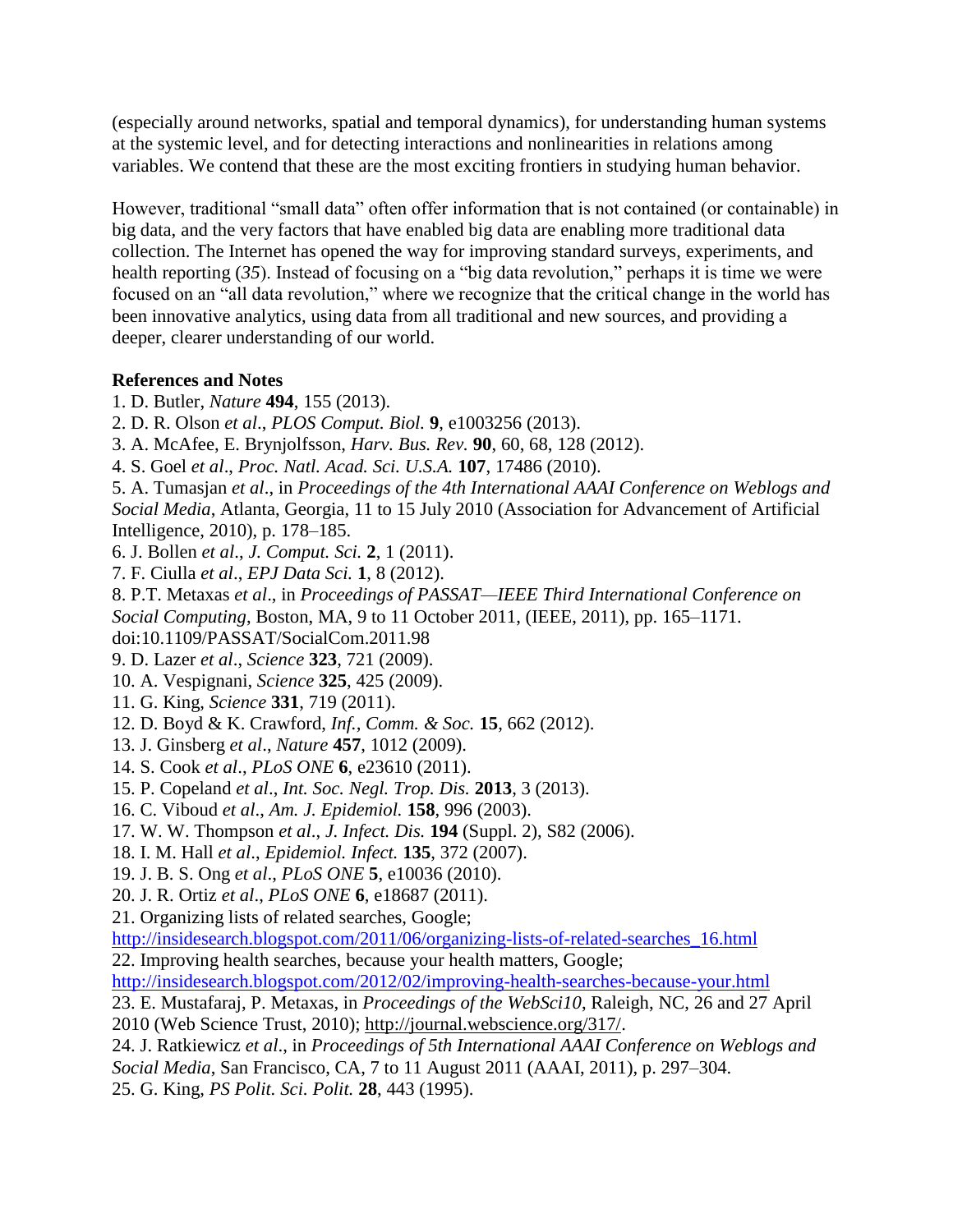- 26. P. Voosen, *Chronicle of Higher Education,* 13 September 2013; [http://chronicle.com/article/Researchers-Struggle-to-Secure/141591/.](http://chronicle.com/article/Researchers-Struggle-to-Secure/141591/)
- 27. R. Lazarus *et al*., *BMC Public Health* **1**, 9 (2001).
- 28. R. Chunara *et al*., *Online J. Public Health Inform.* **5**, e133 (2013).
- 29. D. Balcan *et al*., *Proc. Natl. Acad. Sci. U.S.A.* **106**, 21484 (2009).
- 30. D. L. Chao *et al*., *PLOS Comput. Biol.* **6**, e1000656 (2010).
- 31. J. Shaman, A. Karspeck, *Proc. Natl. Acad. Sci. U.S.A.* **109**, 20425 (2012).
- 32. J. Shaman *et al*., *Nat. Commun.* **4**, 2837 (2013).
- 33. E. O. Nsoesie *et al*., *PLoS ONE* **8**, e67164 (2013).
- 34. A. Hannak *et al*., in *Proceedings of 22nd International World Wide Web Conference*, Rio de Janeiro, 13 to 17 May 2013 (2013), p. 527–538.
- 35. A. J. Berinsky *et al*., *Polit. Anal.* **20**, 351 (2012).

**Acknowledgements:** This research was funded, in part, by NSF grant no. 1125095 and, in part, by the Intelligence Advanced Research Projects Activity (IARPA) via Department of Interior National Business Center (DoI/NBC) contract D12PC00285. We also gratefully acknowledge the help and support provided by HRL Laboratories, LLC. The views and conclusions contained herein are those of the authors and should not be interpreted as necessarily representing the official policies or endorsements, either expressed or implied, of the NSF, IARPA, DoI/NBE, HRL, or the U.S. government.